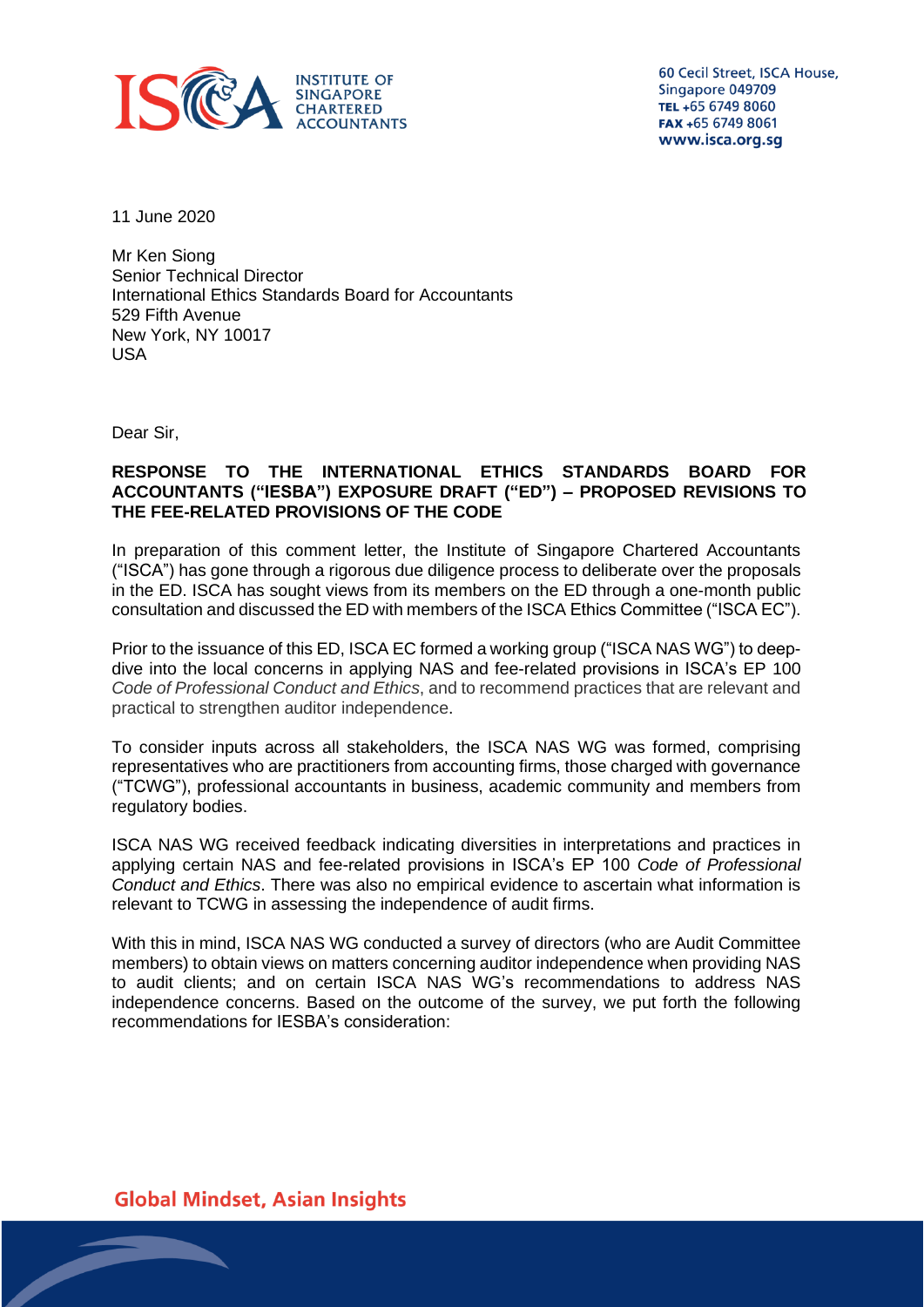(i) Confirmation by each network firm that the NAS fees earned by the network firm from the parent, penultimate parent, ultimate parent and sister entities of the audit client do not exceed 1% of the network firm's revenue

94% of directors surveyed agreed that the above confirmation would mitigate any perceived or real independence threats (intimidation and undue influence threats). If the percentage exceeds 1% of the network firm's revenue, 94% of respondents agreed that the below is an appropriate safeguard:

- a confirmation from the audit firm that there is no undue influence from network firms on the audit firm for the execution of audit; or
- a confirmation from the audit firm's ethics and independence partner (or equivalent) that there is no undue influence from network firms on the audit firm for its execution of audit.

Our survey also included questions on the appropriate threshold to trigger TCWG's review of the provision of NAS to the audit client. Majority of the directors [87% of the respondents] view that the computation of such threshold should only cover NAS fees earned by the audit firm and its network firms from services rendered to controlled/downstream entities of the audited entity, i.e. the audit client's downstream entities. This is consistent with the ED's requirement for the firm to communicate with TCWG of an audit client that is a public interest entity ("PIE"), the fees for services other than audit by the firm or a network firm to the client's downstream entities in paragraph R410.23.

Paragraph 410.10 A2 of the ED lists the ratio of fees for services other than audit to the audit fee as one of the factors relevant in evaluating the level of threats (selfinterest threat, intimidation threat, threat to auditor's objectivity) to independence.

Paragraph 410.10 A1 states that the proportion of fees for services other than audit include fees for services other than audit charged by both the firm and the network firms to the audit client and related entities of the audit client.

We agree with IESBA that the exact ratio of fees for services other than audit to the audit fee would be a complex task, and firms might not be able to obtain all the necessary information in a timely manner.

Accordingly, we recommend the following:

- (a) to exclude NAS fees earned by network firms from audit client's parent and sister entities in the fee proportion computation in paragraph 410.10 A1. Only NAS fees earned by network firms from controlled/downstream entities of the audited entity should be included in the fee proportion computation; and
- (b) to adopt the above-mentioned confirmation by each network firm as an alternative safeguard to mitigate any perceived or real independence threats (intimidation and undue influence threats).

Further detail is included in our comment on question 5.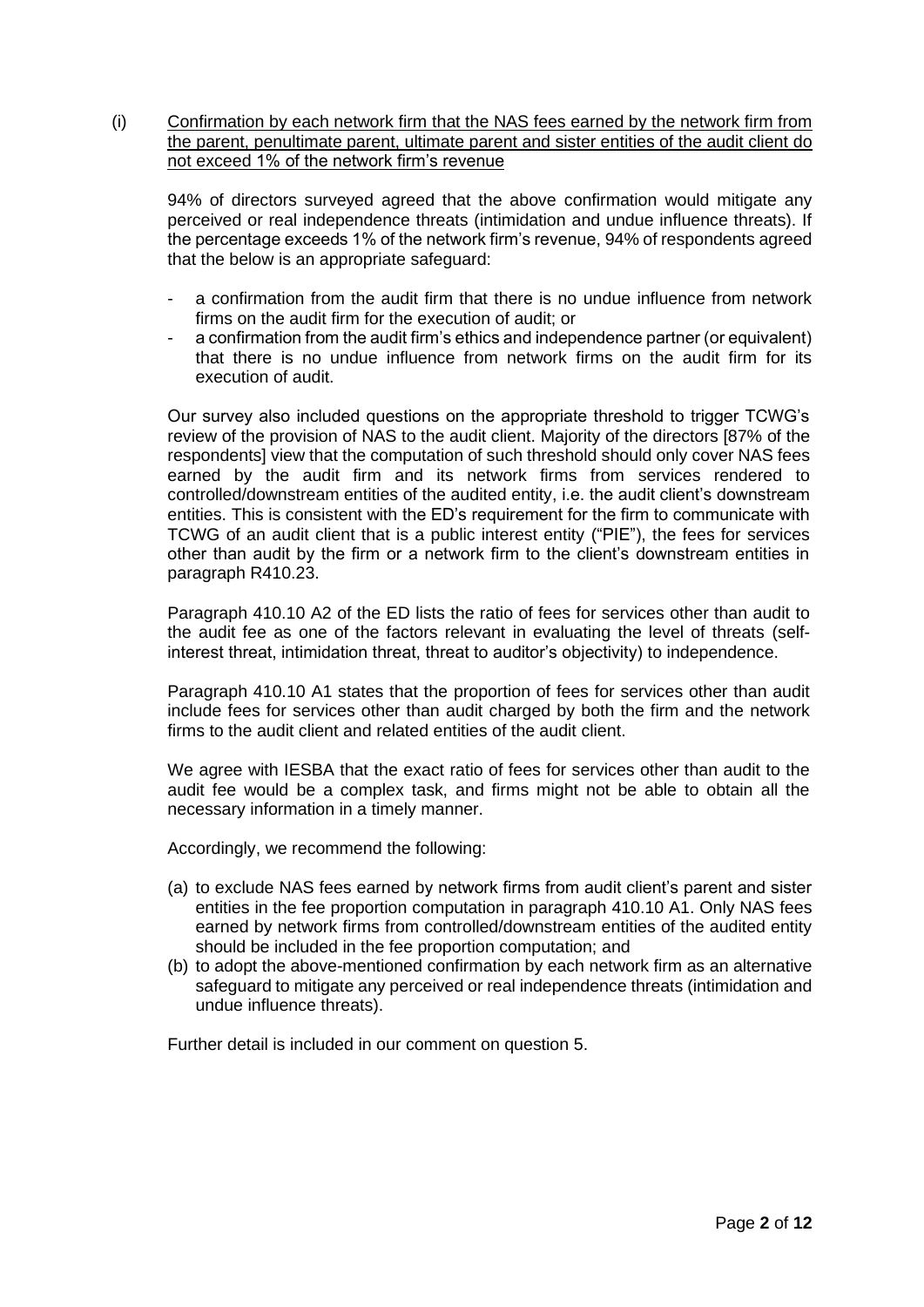- (ii) Introducing the concept of "Audit-related services" and excluding it from the computation of the proportion of fees for services other than audit to audit fee
	- Concept of "Audit-related services"

The scope of NAS under the extant Code might be too wide as it covers all services other than audit and review engagements. In the UK FRC Revised Ethical Standard 2019, "audit-related services" is defined as non-audit services that are largely carried out by members of the audit engagement team, and where the work is closely related to the work performed in the audit and the threats to auditor independence are clearly insignificant and, as a consequence, safeguards need not be applied.

The ISCA NAS WG observed that in Singapore, audit engagement teams might undertake certain NAS as required by laws or regulations since they are best placed to perform certain NAS under legislation, regulations or contracts, given their knowledge of the audit client's system of internal controls and financial reporting process gained through the audit. Examples of such NAS include assurance services or agreed upon procedures engagements (i) related to specific financial line items or internal controls; (ii) for purposes of reporting compliance with industry specific regulations; and (iii) in connection with government grant schemes.

With reference to UK FRC Revised Ethical Standard 2019, such services would be considered as "audit-related services". Accordingly, the ISCA NAS WG proposes to introduce the concept of "audit-related services" for application in Singapore. This proposal is fully endorsed by the directors [100% of the respondents] we surveyed. Hence, we recommend that IESBA adopts the concept of "audit-related services" in the Code to reflect non-audit services carried out by the audit engagement team, whose work is closely related to the work performed in the audit, and the threats to auditor independence are clearly insignificant such that no safeguards are required. Scoping out "audit-related services" from the current definition of NAS would better reflect the essence of what NAS is.

• For computation, exclude "audit-related services" from formula

Taking into consideration the nature of "audit-related services", a question on whether such "audit-related services" should be excluded from the formula to compute the ratio of fees for services other than audit to audit fees was included in the survey. The directors were supportive [97% of the respondents] of ISCA NAS WG's proposals on "audit-related services". More information is included in our comment on question 5.

# • "Audit-related services" to be separately disclosed

We also believe that a separate category of "audit-related services" would better clarify the nature of services provided by the firm or its network firms to audit clients. This would better assist the public in their judgments and assessment about the firm's independence. More information is included in our comment on question 12.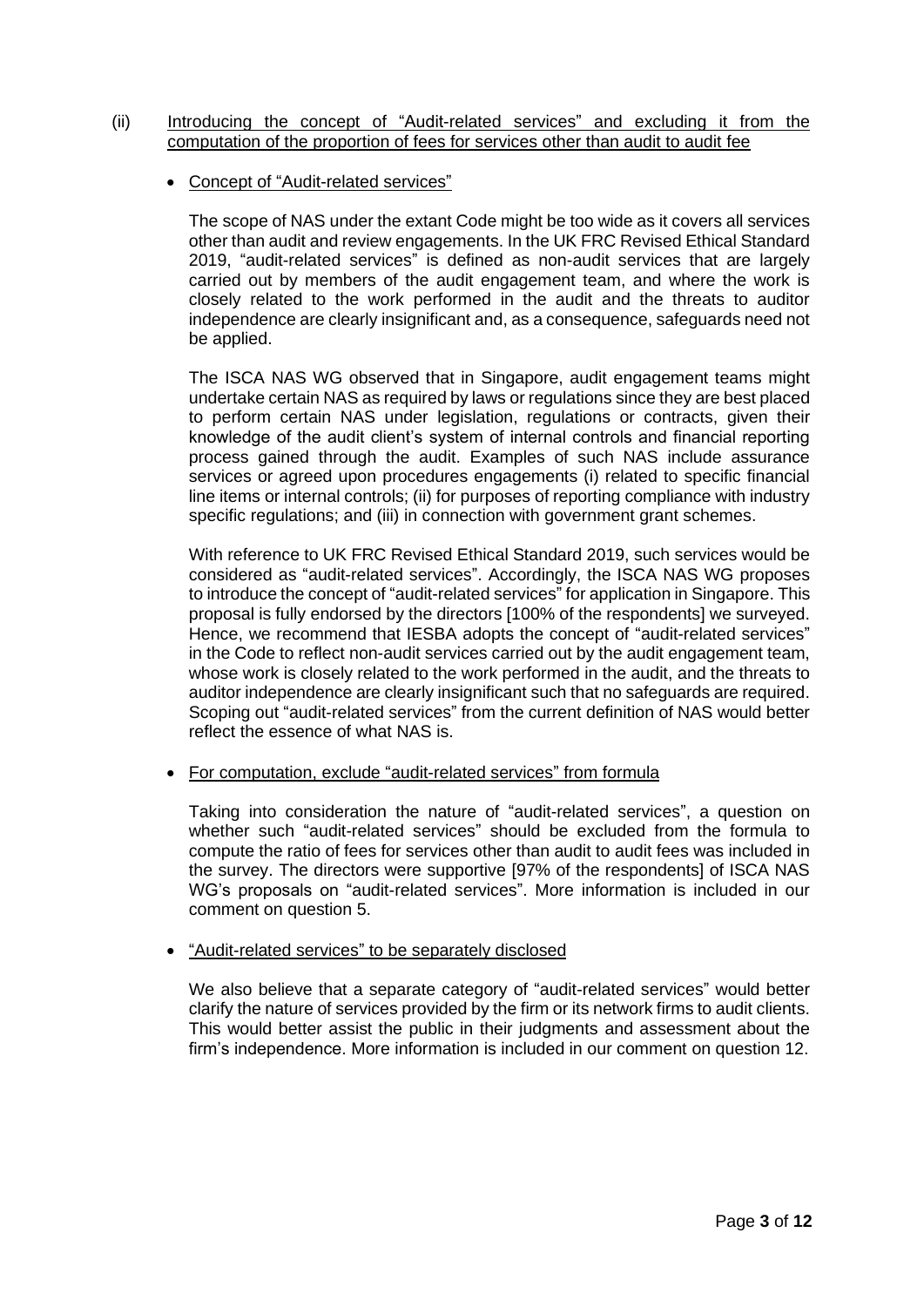Accordingly, we recommend that IESBA:

- (a) introduces and develops the concept of "audit-related services";
- (b) excludes "audit-related services" from the computation of the proportion of fees for services other than audit to audit fee to focus on identifying and evaluating the threats created by 'genuine' NAS; and
- (c) requires "audit-related services" to be separately disclosed from other NAS.

Our comments to the specific questions in the ED are as follows:

### *Evaluating Threats Created by Fees Paid by the Audit Client*

**Question 1: Do you agree that a self-interest threat to independence is created and an intimidation threat to independence might be created when fees are negotiated with and paid by an audit client (or an assurance client)?**

We agree that theoretically and inherently, a self-interest threat and an intimidation threat to independence may be created when fees are negotiated with and paid by an audit client (or an assurance client).

However, provisions in the proposed International Standard on Quality Management 1 *Quality Management for Firms that Perform Audits or Reviews of Financial Statements, or Other Assurance or Related Services Engagements* ("ISQM 1") would provide significant safeguards, which we believe would be adequate to address the threat to auditor independence.

ISQM 1 deals with a firm's responsibilities to design, implement and operate a system of quality management for audits or reviews of financial statements, or other assurance or related services engagements. One of the components for a firm's system of quality management required under ISQM 1 is relevant ethical requirements, which should comprise of a firm's processes for managing compliance with relevant ethical requirements and includes how threats to complying with relevant ethical requirements are identified, assessed and addressed. We believe that ISQM 1 is a sufficient safeguard to ensure that firms and their personnel comply with relevant ethical requirements.

Another safeguard to independence is having an independent audit regulator perform regular audit inspections. Such inspections provide an independent oversight on audit firms and ensure that audit firms hold themselves to high ethical standards.

**Question 2: Do you support the requirement in paragraph R410.4 for a firm to determine whether the threats to independence created by the fees proposed to an audit client are at an acceptable level:** 

### **(a) Before the firm accepts an audit or any other engagement for the client; and (b) Before a network firm accepts to provide a service to the client?**

Although we agree in principle that a firm should determine whether the threats to independence created by the fees proposed are at an acceptable level, we disagree with the proposed paragraph R410.4 in its current drafting.

Under the extant Code, audit client is defined as "an entity in respect of which a firm conducts an audit engagement. When the client is a listed entity, audit client will always include its related entities."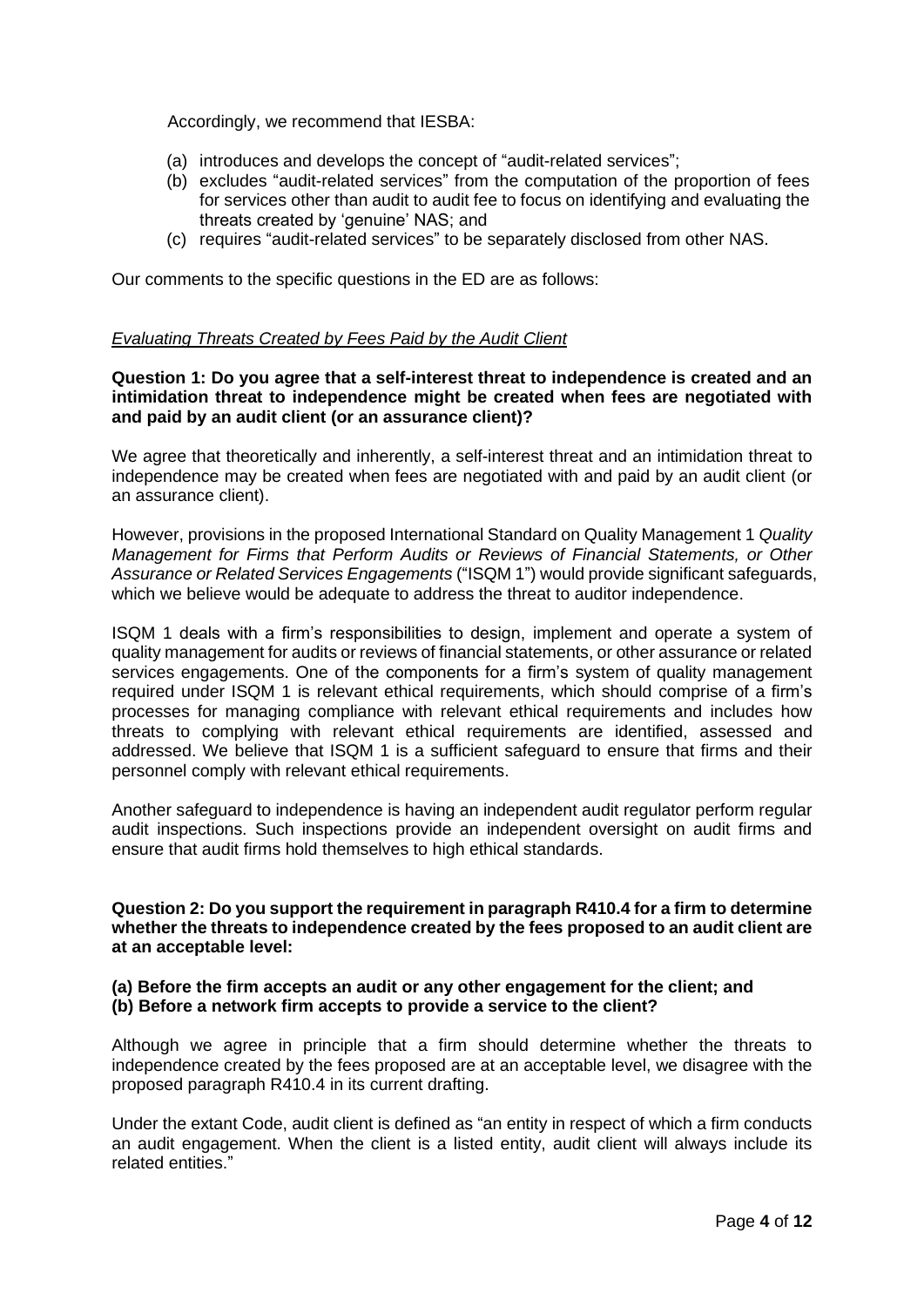If an audit client is listed, related entities will therefore include an entity that has direct or indirect control over the client if the client is material to such entity ("parent entity") and an entity which is under common control with the client (a "sister entity") if the sister entity and the client are both material to the parent entity.

We question the appropriateness of the proposed paragraph R410.4 for a firm to determine whether the threats to independence created by the fees proposed to an audit client are at an acceptable level before a network firm accepts an engagement to provide a service to the audit client's parent and sister entities, if the audit client is a listed entity.

In our view, it is practically difficult for a firm to implement such requirements as it might not have visibility of all the audit or other engagements to be provided by its network firms to the audit client's parent and sister entities, especially when the nature of the services provided to the parent and sister entities is price sensitive and confidential.

The engagement/operational effectiveness and efficiency erosion resulting from the significant additional efforts required may not justify the proposed measure.

Alternatively, as mentioned in our cover letter, the ISCA NAS WG proposed requesting each network firm to confirm to the firm, that the NAS fees received by the network firm from the parent, penultimate parent, ultimate parent and sister entities of the audit client do not exceed 1% (cumulative per annum) of the network firm's revenue. This could provide the firm with information to enable the firm to assess if there were any threats to independence.

**Question 3: Do you have views or suggestions as to what the IESBA should consider as further factors (or conditions, policies and procedures) relevant to evaluating the level of threats created when fees for an audit or any other engagement are paid by the audit client? In particular, do you support recognizing as an example of relevant conditions, policies and procedures the existence of an independent committee which advises the firm on governance matters that might impact the firm's independence?**

We note the proposed paragraph 410.4 A2 on factors relevant in evaluating the level of threats created when fees for an audit or any other engagement are paid by the audit client. Although these factors are helpful, we believe that a holistic approach or framework is needed.

In our view, compliance with the proposed ISQM 1 and professional standards should be sufficient. There should also be greater acknowledgement of International Standard of Auditing 220 *Quality Control for an Audit of Financial Statements* ("ISA 220")*,* whereby the engagement partner is required to ensure that the audit engagement team complies with relevant ethical requirements, including independence requirements that apply to an audit engagement.

The holistic approach or framework should require the consideration of the various aspects already embedded within ISQM 1, ISA 220 and professional standards for the purpose of evaluating whether the inherent self-interest threat is at an acceptable level.

Notwithstanding the above, an audit firm's independence may be affected by its client's threats to subject a potential audit engagement to a 'Request for Proposal (RFP)'. The RFP could be under the ambit of the client's corporate governance polices or best practices and leaves the audit firm with little or no room to negotiate.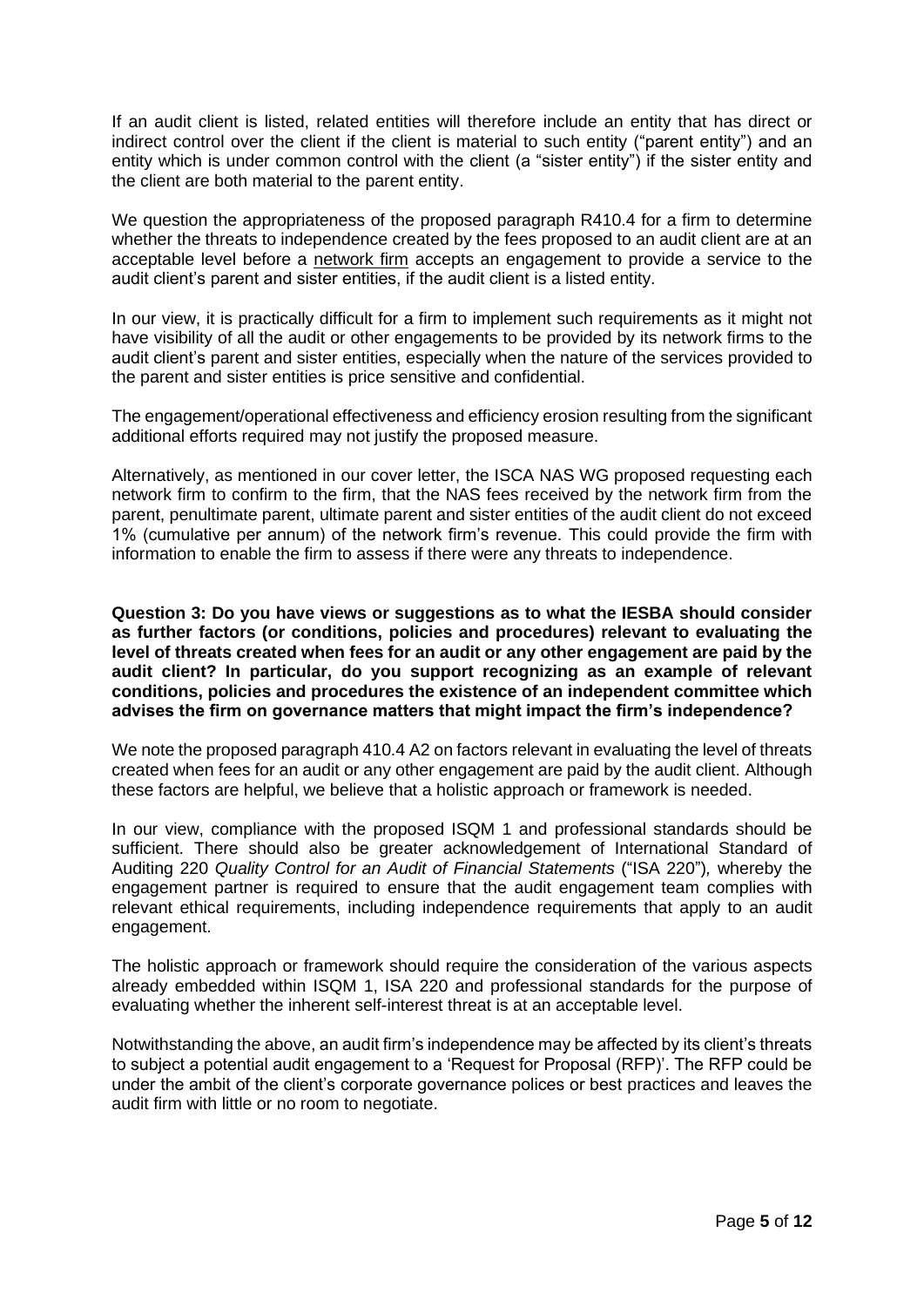### *Impact of Services other than Audit Provided to an Audit Client*

**Question 4: Do you support the requirement in paragraph R410.6 that a firm not allow the level of the audit fee to be influenced by the provision by the firm or a network firm of services other than audit to the audit client?**

Paragraph R410.6 – A firm shall not allow the audit fee to be influenced by the provision by the firm or a network firm of services other than audit to the audit client

Yes, we support the requirement in proposed paragraph R410.6. However, the challenge lies in demonstrating compliance with this requirement. This requirement is in substance a precept regulating behavior and more research is required in this area.

### *Proportion of Fees for Services Other than Audit to Audit Fee*

**Question 5: Do you support that the guidance on determination of the proportion of fees for services other than audit in paragraph 410.10 A1 include consideration of fees for services other than audit:** 

#### **(a) Charged by both the firm and network firms to the audit client; and (b) Delivered to related entities of the audit client?**

Paragraph 410.10 A1 – The evaluation of the level of the self-interest threat might be impacted when a large proportion of fees charged by the firm or network firms to an audit client is generated by providing services other than audit to the client, due to concerns about the potential loss of either the audit engagement or other services. Such circumstances might also create an intimidation threat. A further consideration is a perception that the firm or network firm focuses on the non-audit relationship, which might create a threat to the auditor's objectivity.

Yes, we agree in theory that fee information on NAS provided by network firms (of the audit firm) to the related entities of the audit client (parent, penultimate parent, ultimate parent and sister entities of the audit client) should be included in the determination of the proportion of fees for NAS.

However, there is a risk that the cost of doing this analysis will outweigh the benefit. Furthermore, as mentioned in Question 1, the proposed ISQM 1 contains provisions that will provide significant safeguards against self-interest threat.

Accordingly, we recommend that IESBA excludes NAS fees earned by network firms from audit client's parent and sister entities in the fee proportion computation. Only NAS fees earned by network firms from controlled/downstream entities of the audited entity should be included in the fee proportion computation.

We note that the proposed paragraph 410.10 A3 provides an example of a safeguard of "…having an appropriate reviewer who was not involved in the audit or the service other than audit review the relevant audit work". It is unclear who this "appropriate reviewer" would be.

We recommend an alternative safeguard (see below), which 94% of the directors (who are Audit Committee members) we surveyed, believe would mitigate any perceived or real independence threats (intimidation and undue influence threats). We view that any threats to independence would be clearly insignificant in situations where the NAS fees earned by each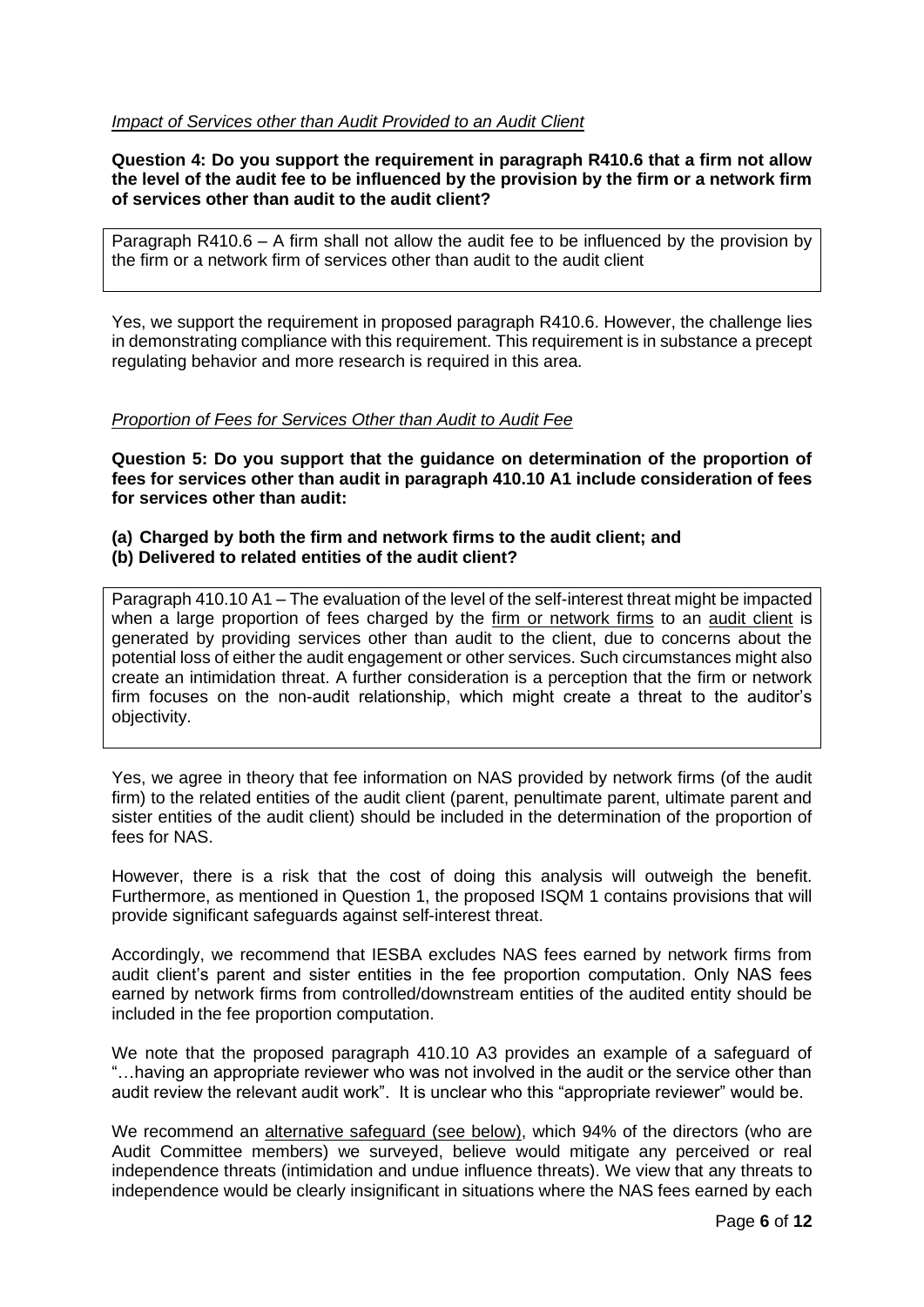network firm from the parent, penultimate parent, ultimate parent and sister entities of the audit client is less than 1% of the relevant network firm's revenue.

Alternative safeguard – Each network firm confirms to the audit firm, that the NAS fees earned by the network firm from the parent, penultimate parent, ultimate parent and sister entities of the audit client do not exceed 1% (cumulative per annum) of the network firm's revenue.

In the event that the above threshold exceeds 1%, 94% of the directors we surveyed agree that obtaining a confirmation from the audit firm/the audit firm's ethics and independence partner (or equivalent) that there is no undue influence from network firms on the audit firm for its execution of audit to TCWG would be an adequate safeguard.

#### "Audit-related services"

NAS under the extant Code would include any services other than audit and review engagement.

We recommend that IESBA develops the concept of "audit-related services" to reflect nonaudit services carried out by the audit engagement team, whose work is closely related to the work performed in the audit, and the threats to auditor independence are clearly insignificant such that no safeguards are required. "Audit-related services" should then be excluded from the computation of the proportion of fees for services other than audit to audit fee.

100% of the directors surveyed agree that the concept of "audit-related services" as defined below should be developed for application in Singapore. 97% of the directors surveyed agree to exclude "audit-related services" from the fee proportion computation.

In our view, "audit-related services" are work that is (i) closely related to the work performed in the audit engagement; and (ii) usually carried out by audit engagement team members who are required to comply with the independence requirements.

We also note that the UK FRC Revised Ethical Standard 2019 defines "audit-related services" as non-audit services that are largely carried out by members of the audit engagement team, and where the work is closely related to the work performed in the audit and the threats to auditor independence are clearly insignificant and, as a consequence, safeguards need not be applied.

#### *Fee Dependency for non-PIE Audit Clients*

#### **Question 6: Do you support the proposal in paragraph R410.14 to include a threshold for firms to address threats created by fee dependency on a non-PIE audit client? Do you support the proposed threshold in paragraph R410.14?**

Paragraph R410.14 proposes that when total fees from a non-PIE audit client exceed 30% of the total fees received by the audit firm for each of 5 consecutive years, the audit firm shall determine whether a pre-issuance or post-issuance review on the fifth year's financial statements might be a safeguard to address the threats created by fee dependency on a non-PIE audit client, and if so apply it.

We note that the proposal in R410.14 mirrors the existing fee dependency model for PIE audit clients with greater latitude in the threshold and safeguards applied, with the aim of creating a consistent approach to address the threats for non-PIE audit clients. IEBSA may consider reviewing the threshold after a period of implementation to assess whether any adjustments are needed.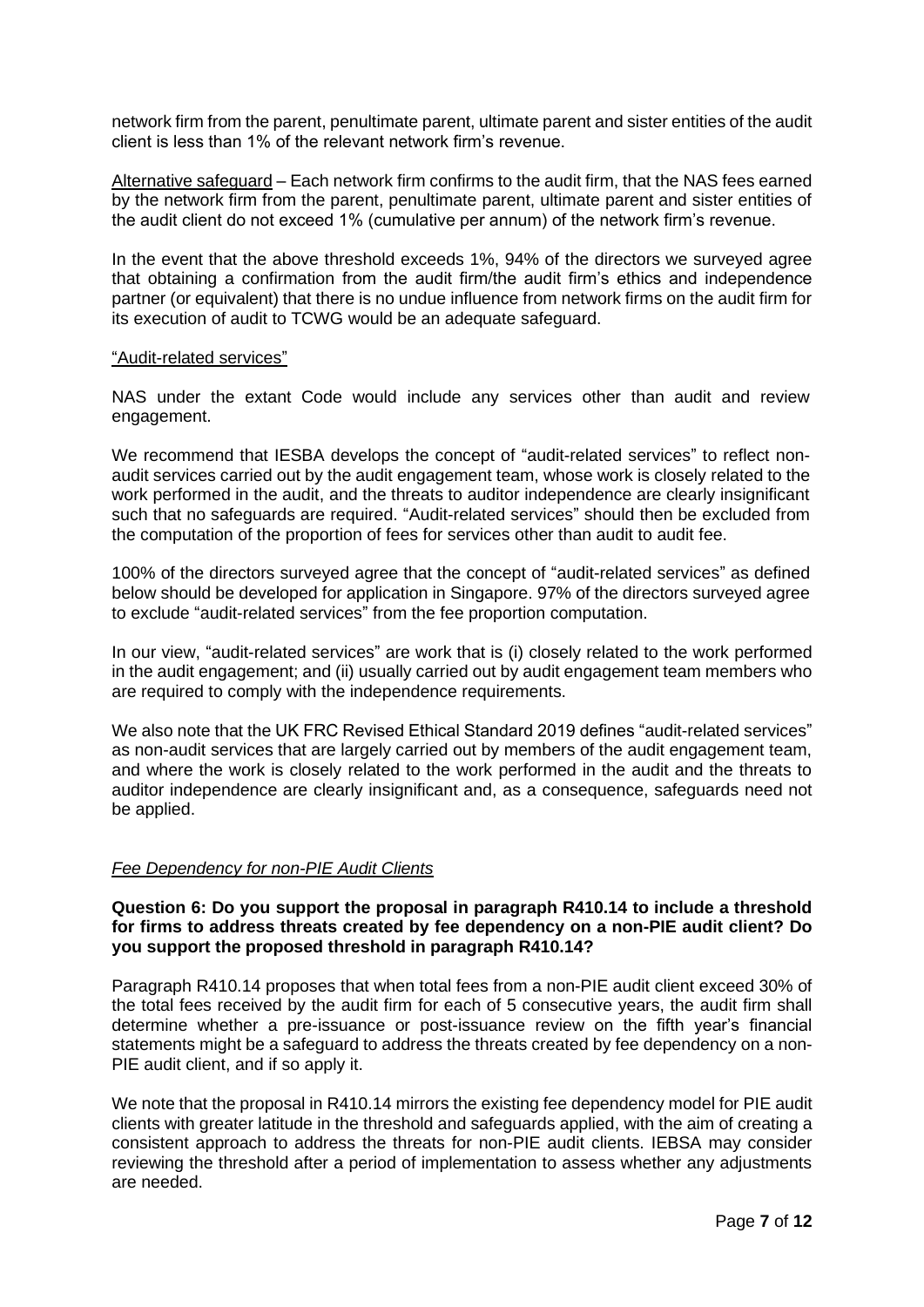We generally agree and support the above. However, we wish to highlight the risk that a bright line percentage threshold would direct the focus on the calculation of percentage instead of evaluation of threats. A statement to remind users of the need to observe the spirit and intent of the Code might be warranted.

### **Question 7: Do you support the proposed actions in paragraph R410.14 to reduce the threats created by fee dependency to an acceptable level once total fees exceed the threshold?**

As mentioned in Question 6, we support the proposal to include a threshold for firms to address threats created by fee dependency on a non-PIE audit client. However, we observe that it might be practically challenging for small-medium practitioners (SMPs) to apply the proposed actions in paragraph R410.14, i.e. pre-issuance or post-issuance review on the fifth year's financial statements to reduce the threats created by fee dependency to an acceptable level once total fees exceed the threshold. Such proposed actions might result in higher costs for the audit of non-PIE audit clients and burden the SMPs.

We also question the appropriateness of having a professional body review the audit work of a firm before an audit opinion is issued on a non-PIE audit client's sixth year's financial statements, taking into consideration the resources and time required to perform the review. Professional bodies would need to be authorized to perform such review.

In addition, it is vital for IESBA to clarify the expected scope of review on the audit work to facilitate implementation of this proposal by firms.

# *Fee Dependency for PIE Audit Clients*

## **Question 8: Do you support the proposed action in paragraph R410.17 to reduce the threats created by fee dependency to an acceptable level in the case of a PIE audit client?**

We note the proposed action in paragraph R410.17 for audit firm to determine whether a preissuance review on the second year's financial statements would be a safeguard if the fee dependency continues in the second year of the audit engagement and if so, apply it. The preissuance review is proposed to be equivalent to an engagement quality review and be performed by a professional accountant who is not a member of the firm expressing the opinion on the financial statements.

In general, we observe that an engagement quality review would be required for the audit of listed entities or PIEs and should be undertaken throughout an engagement, rather than prior to the issuance of financial statements. Such review is normally performed by a professional accountant from the same firm expressing the opinion on the financial statements and who is not involved in the audit engagement. Accordingly, it will be costly for the firm to have another round of pre-issuance review being performed by a member who is not from the firm opining on the financial statements. It is necessary for IESBA to provide clarity on the expected scope of 'pre-issuance review' for users to understand the comparison against engagement quality review.

We also note that IESBA proposes to remove both pre-issuance review on the second year's financial statements by a professional body and post-issuance review on the second year's financial statements (by a member who is not from the firm opining on the financial statements or by a professional body) from the extant Code.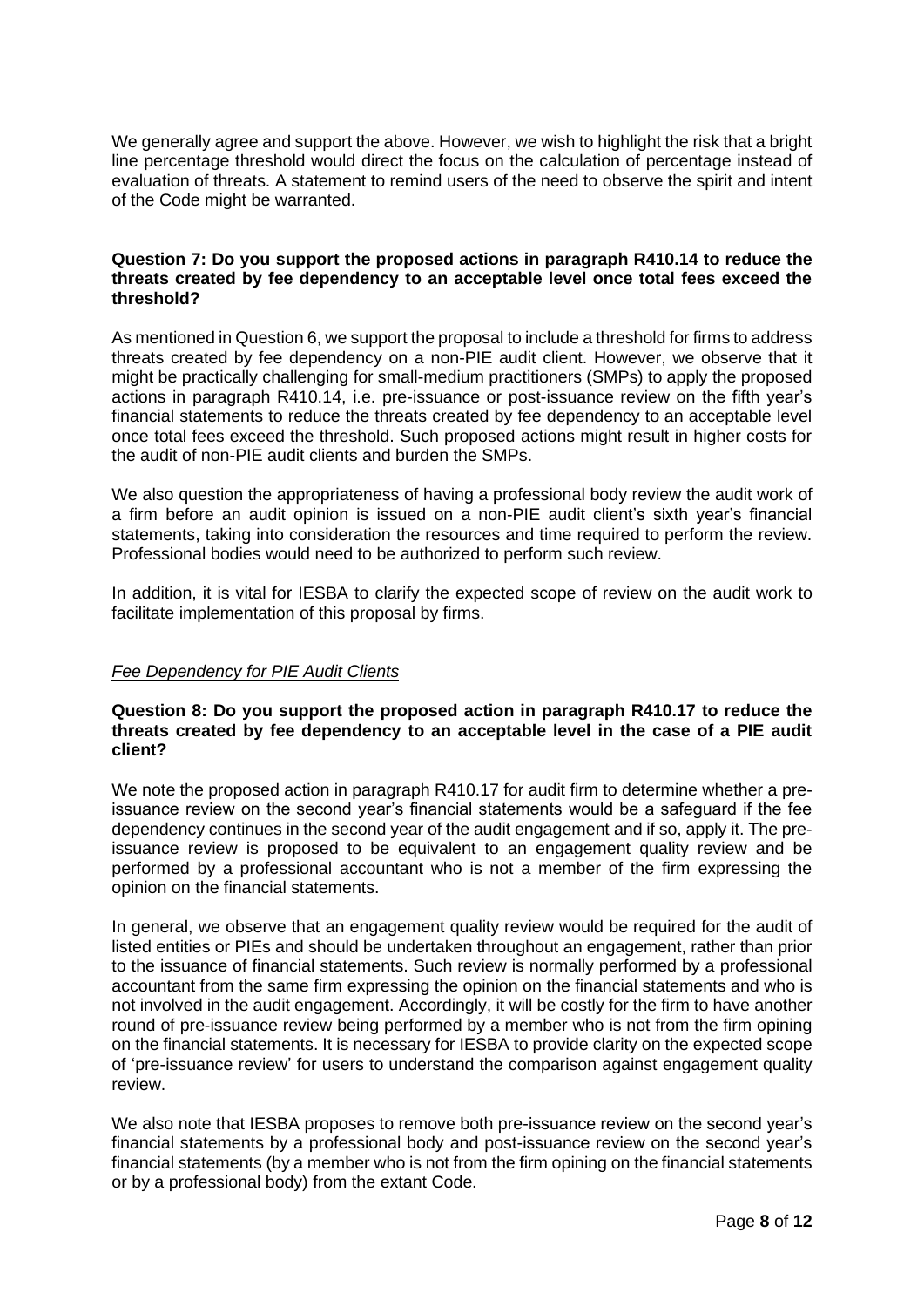In our opinion, SMPs might face challenges in performing pre-issuance reviews on the financial statements as there will be additional costs to be borne by the SMPs to comply with this proposal.

### **Question 9: Do you agree with the proposal in paragraph R410.19 to require a firm to cease to be the auditor if fee dependency continues after consecutive 5 years in the case of a PIE audit client? Do you have any specific concerns about its operability?**

We agree with the proposal to require an audit firm to cease to be the auditor if fee dependency continues after consecutive 5 years in the case of a PIE audit client as stated in paragraph R410.19. We believe that this proposal will mitigate situations in which fee dependency on a PIE audit client become persistent and no safeguard could be applied to reduce the selfinterest and intimidation threats to an acceptable level.

We question the operability of this proposal if it is expected to be applied on the network firms. If this proposal applies to network firms, it raises the question on whether the network firm is able to continue as the statutory auditor of the related entities in other jurisdictions when the threshold of fee dependency is crossed, i.e. when the total fees from audit client and its related entities exceed 15% of the total fees of the firm expressing the audit opinion on the financial statements.

### **Question 10: Do you support the exception provided in paragraph R410.20?**

We support the exceptions in paragraph R410.20 to allow an audit firm to continue as the auditor for a PIE audit client after 5 consecutive years if there is a compelling reason with regard to the public interest.

We believe that the exception would cater for circumstances in which no other appropriate audit firm is available to perform the audit for the PIE audit client as proposed in paragraph 410.20 A1.

However, we question the appropriateness of IESBA's proposal for the firm to consult with a professional body in the relevant jurisdiction to obtain concurrence for the firm to continue as the auditor for a PIE audit client, if fees from a PIE audit client crosses the 15% threshold for 5 consecutive years. In Singapore, only relevant regulatory bodies have the authority to assess whether the appointment of audit firm will be in the public interest. It also raises the question whether professional bodies would be equipped to perform such consultation even if they are authorized to do so. Accordingly, we recommend that IESBA considers restricting such consultation and concurrence to be provided by an independent regulatory body.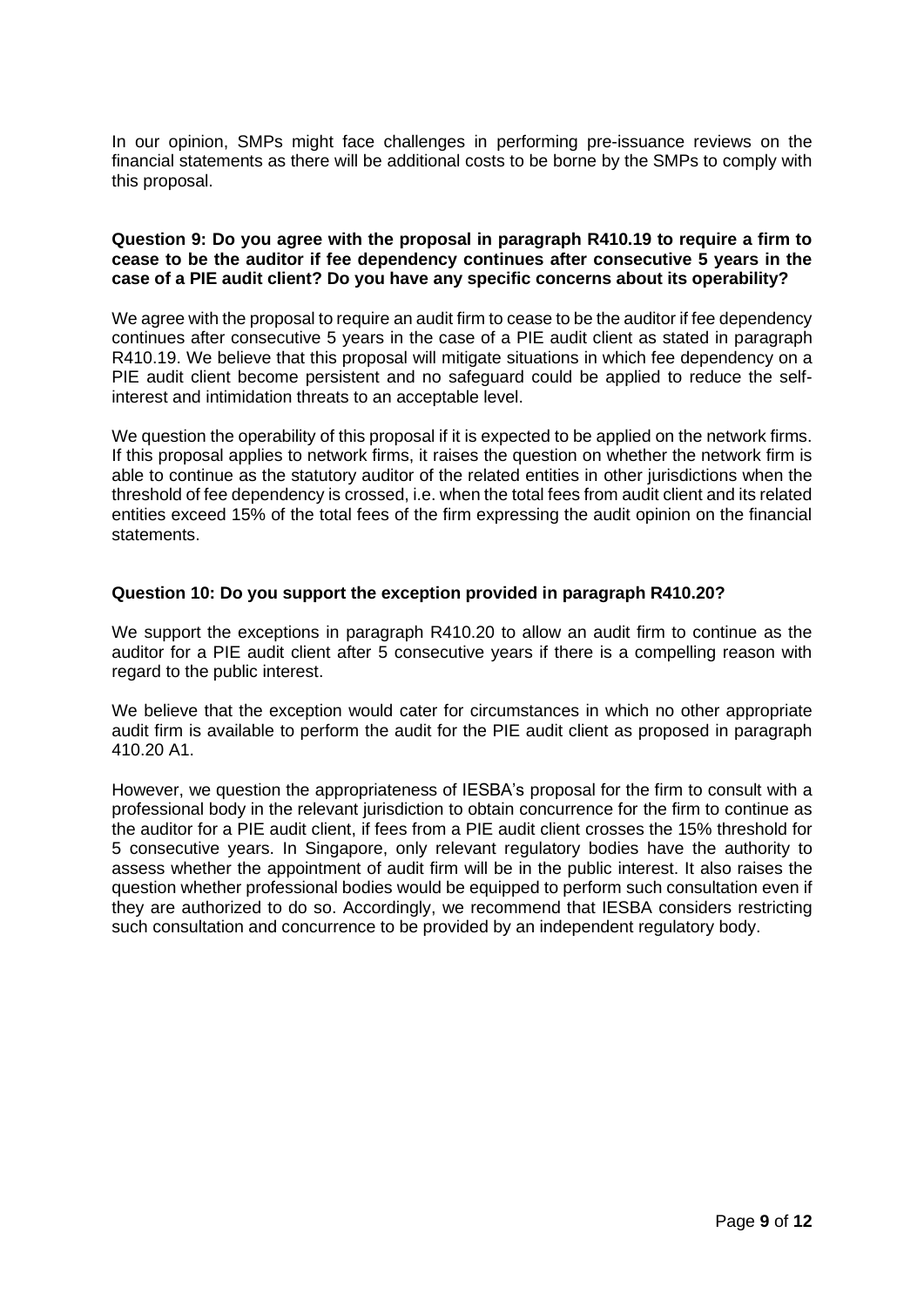### *Transparency of Fee-related Information for PIE Audit Clients*

**Question 11: Do you support the proposed requirement in paragraph R410.25 regarding public disclosure of fee-related information for a PIE audit client? In particular, having regard to the objective of the requirement and taking into account the related application material, do you have views about the operability of the proposal?**

We support the proposed requirement in paragraph R410.25 to publicly disclose the following fee-related information for a PIE audit client:

- (a) Fee for the audit of the financial statements;
- (b) Fees for services other than audit provided by the firm or a network firm; and
- (c) Fact of fee dependency, if applicable.

In our view, this proposed requirement provides clarity to the public on the nature and value of the services provided by audit firm. The proposed disclosure requirement promotes transparency and facilitates the public's assessments about the audit firm's independence.

In addition to the above, we propose that IESBA consider a requirement to disclose fees for "audit-related services" for a PIE audit client. The concept of "audit-related services" is highlighted in the cover letter, as well as in our comment on question 5.

We generally support the proposed application materials and believe that they would better assist audit firms to determine the relevant matters to be communicated to the public. On the ED's proposal to disclose actual or estimated fees paid or payable by a PIE audit client to other audit firm that have performed audit procedures on the group audit engagement for the audit of the financial statements, we observe from our survey of directors, that majority of the directors [87% of the respondents] were of the view that such a proposal would enable the public to better assess the audit firm's independence.

We also agree with IESBA that such information might not be readily available or provided by a component auditor outside the network of the audit firm in a timely manner for disclosure purpose. In this regard, we note that the exception proposed in paragraph R410.26 which requires disclosures of an explanation of the qualitative significance of the fee information that is not available, would assist the audit firm to fulfill the transparency objective.

Paragraph 410.25 A4 proposed that it would be appropriate for audit firm to disclose the feerelated information required by paragraph R410.25 in the audit report as part of the auditors' other reporting responsibilities in accordance with ISA 700 (Revised) *Forming an Opinion and Reporting on Financial Statements*. It is important for TCWG and the public to understand the rigor of the proposed ISQM 1 and the applicable auditing standard that firms need to comply with to form an audit opinion on the financial statements. In our view, including fee-related information in the auditors' report is inappropriate as the public might have a perception that there could be an implicit relationship between the firm's opinion on the financial statements and the fees earned from the client. Its inclusion in the auditors' report might also raise doubts or create an impression that the fees paid by an audit client creates a self-interest threat to the firm. Hence, it would be more appropriate for the audit client to make such disclosure.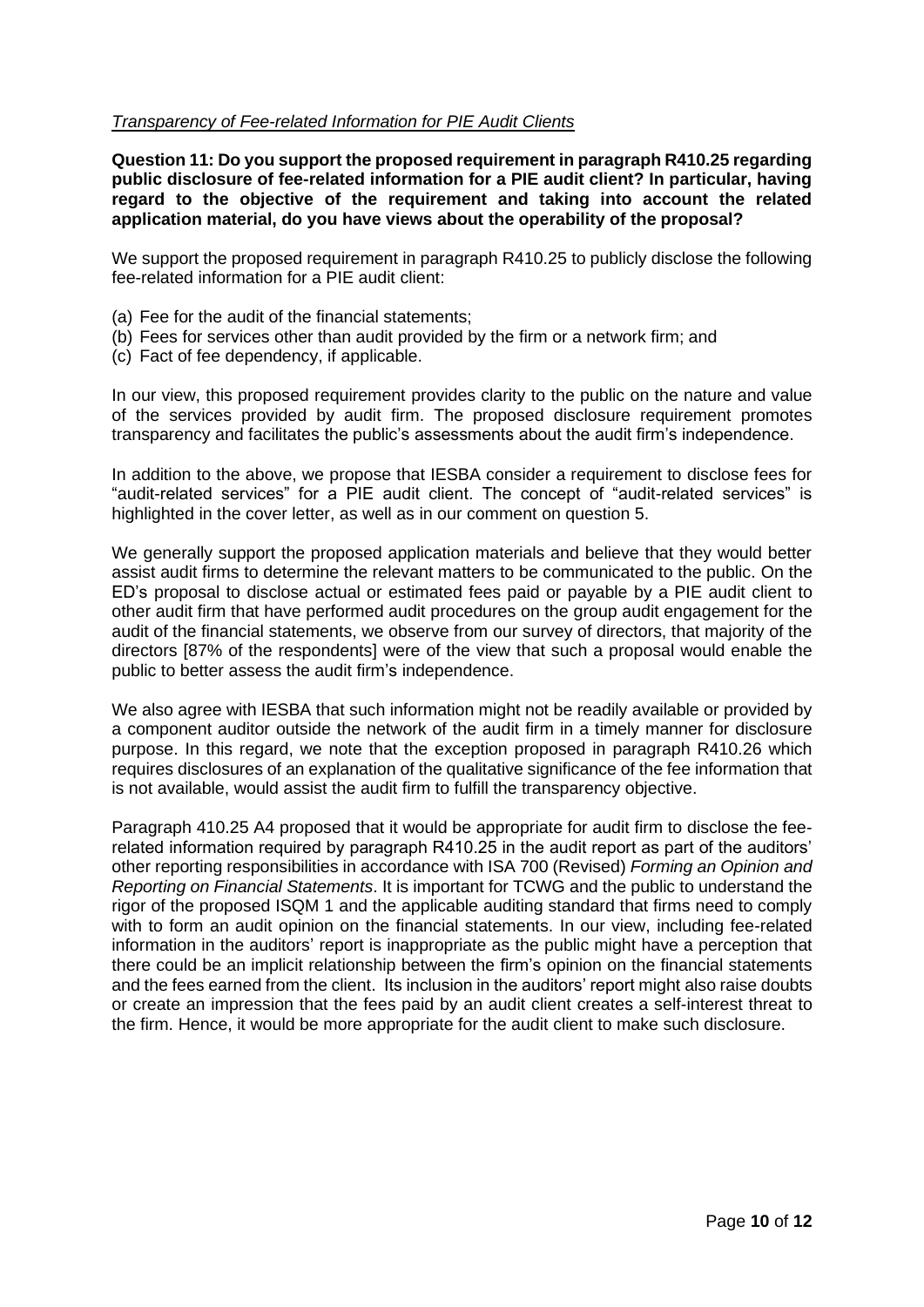**Question 12: Do you have views or suggestions as to what the IESBA should consider as:**

- **(a) Possible other ways to achieve transparency of fee-related information for PIEs audit clients; and**
- **(b) Information to be disclosed to TCWG and to the public to assist them in their judgments and assessments about the firm's independence?**

We believe that IESBA's coordination with the International Auditing and Assurance Standards Board is important for IESBA to propose any requirements or guidance on public disclosure of fee-related information. This will help to ensure consistencies between the requirements in respective standard.

As mentioned in question 5, we recommend that IESBA develops the concept of "audit-related services" and excludes "audit-related services" from the computation of the proportion of fees for services other than audit to audit fee.

We also believe that a separate category of "audit-related services" as per UK FRC Revised Ethical Standard 2019<sup>1</sup>, would better clarify the nature of services provided by audit firm and its network firms to audit client and assist the public in their judgments and assessment about the firm's independence. Accordingly, we recommend that IESBA requires "audit-related services" to be separately disclosed from other NAS.

### *Anti-Trust and Anti-Competition Issues*

**Question 13. Do you have views regarding whether the proposals could be adopted by national standard setters or IFAC member bodies (whether or not they have a regulatory remit) within the framework of national anti-trust or anti-competition laws? The IESBA would welcome comments in particular from national standard setters, professional accountancy organizations, regulators and competition authorities.** 

We do not have views regarding the above.

#### *Proposed Consequential and Conforming Amendments*

**Question 14. Do you support the proposed consequential and conforming amendments to Section 905 and other sections of the Code as set out in this Exposure Draft? In relation to overdue fees from an assurance client, would you generally expect a firm to obtain payment of all overdue fees before issuing its report for an assurance engagement?** 

We support the proposed consequential amendments to Section 905 and other sections of the Code as set out in the ED. We generally do not expect a firm to obtain payment of all overdue fees before issuing its report for an assurance engagement.

<sup>1</sup> See UK FRC Revised Ethical Standard 2019's *Appendix A: Illustrative template for communicating information on audit and non-audit services provided to the group*.